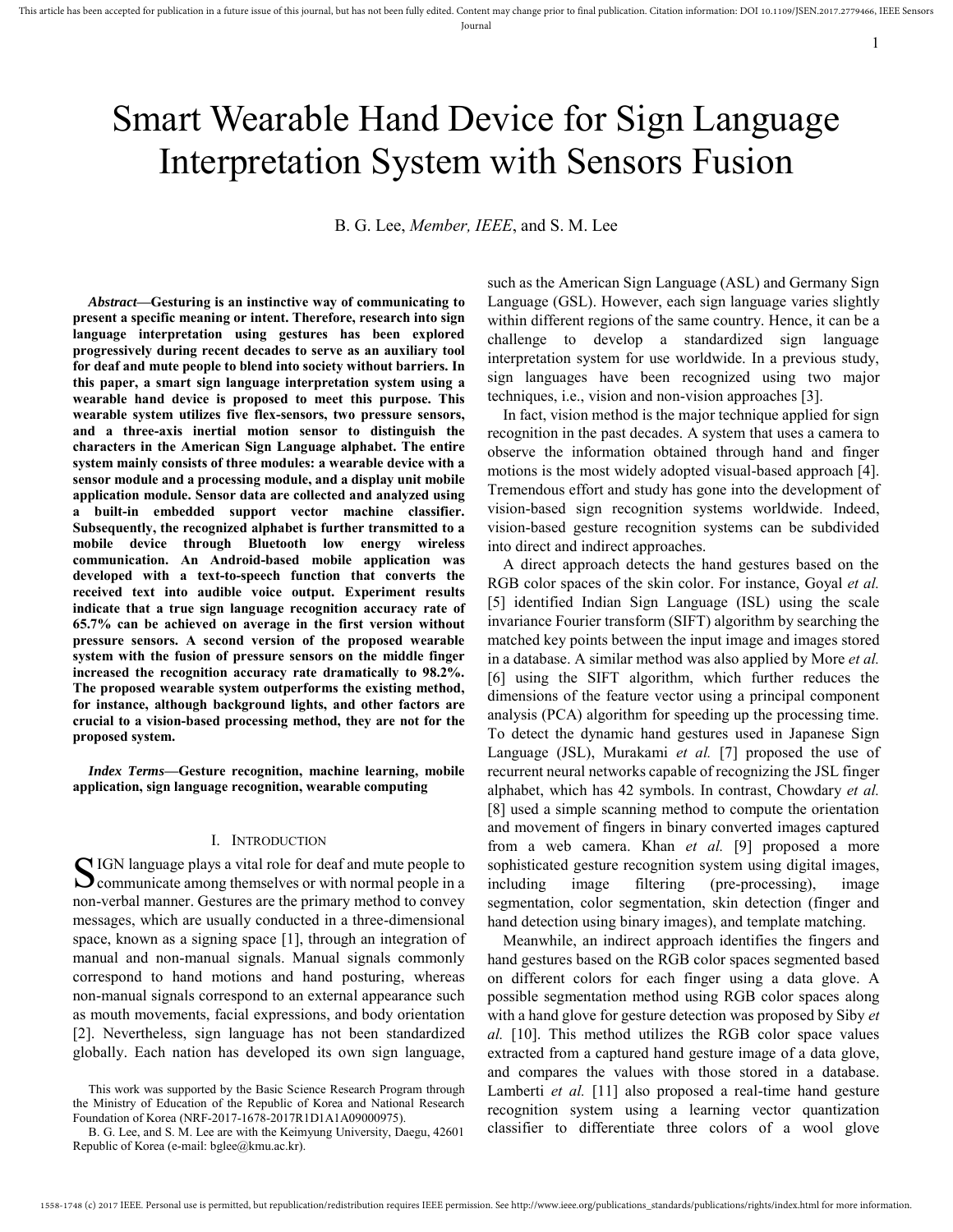corresponding to the palm, fingers, and remaining parts of the glove, respectively, from captured images. An equivalent approach was also proposed by Iwai *et al.* [12], who divided a color glove into twelve regions with twelve different colors, i.e., ten finger regions, a wrist region, and a region made up of other parts of the hand. A decision tree pattern recognition method using these distinct image features is then applied to determine the regions of the hand.

The exploitation of a vision-based method is greatly affected by the processing of the images, such as image filtering, background cancellation, color segmentation, and boundary detection. For instance, diverse and uncontrolled background images can influence the skin color segmentation or movement detection. Indeed, many researchers have failed to address these complications, and no solid solutions have yet been proposed. Consequently, a non-vision based method is an alternative approach. This method typically utilizes flex and motion sensors to measure the flexion of fingers and the orientation of the hand, respectively. Dawane *et al.* [13] attached five flex sensors on a glove with respect to each finger to identify hand gestures by matching the motions with those in a stored motion database. Preetham *et al.* [14] also proposed a similar technique of using flex sensors, but mapped the sensor data to a character set, which was implemented using a minimum mean square error (MMSE) algorithm for gesture recognition. The results are displayed as text on an LCD screen. This technique was improved by Patil *et al.* [15]; here, the bending of each sensor is further divided into three flexions, namely, a complete bend (finger close), partial bend, and straightening (finger open). Each ASL alphabet is then mapped according to the bend flexions to be used for template matching.

On the other hand, inertial motions of hand or fingers are alternative approach for gestures recognition. Kim *et al.* [16] developed a glove-based 3-D hand motion tracking and gesture system that consists of three tri-axis accelerometer sensors placed on the thumb, middle finger, and back of the hand, respectively. The glove is able to detect simple rule-based hand gestures (e.g., scissor, rock, and paper) based on two different angular positions of the sensors: horizontal (z-axis) and vertical (x-axis) gestures. Lu *et al.* [17] implemented a YoBu glove with total of 18 inertial motion unit (IMU) sensors. Each finger consists of three IMMUs at each joint with a total of 15 for the five fingers. The remaining IMU sensors are placed on the arm, forearm, and upper arm. An extreme kernel-based learning machine is implemented to identify specific gestures based on a total of 54-dimension extracted features. On the other hand, Lim *et al.* [18] proposed a novel method that uses a small-sized infrared optic sensor, developed as a virtual button, to observe finger flexion patterns on the wrist caused by moving fingers. Five dynamic gestures were proposed: "bye," "hi," "hold," "release," and "wave," all of which are detected using a hidden Markov model (HMM) algorithm. Xie *et al.* [19] developed an accelerometer based smart ring to detect eight basic and twelve complex gestures in 2-D space. A segmentation algorithm is utilized to identify subject gestures which are further encoded by a Johnson code. Hsu *et al.* [20] presented an inertial-based digital pen to recognize the handwriting and gestures with dynamic time warping (DTW) method. The pen is hold by the user when writing the numerals or English lowercase letters and further transmitted wirelessly to a computer for online recognition. The similar hand gesture recognition approach with DTW method is proposed by Yin *et al.* [21] that adopted training-free method which did not require training samples. The gesture recognition process is carried out by first extracting the features followed by a robust template matching method. Besides that, Galka *et al.* [22] proposed an accelerometer glove for sign language recognition which consisted of seven active three-axis acceleration sensors with five located on the fingers (one sensor on each finger), one on the arm and one on the wrist. The sign recognition model is defined by a HMM and a parallel HMM approach. Cai *et al.* [23] also developed a wireless data glove type with four fingers button. The raw sensor data are converted into movement, acceleration, rotation and other features for gesture recognition. Meanwhile, Liu *et al.* [24] presented an interesting idea to integrate inertial and vision depth sensors with HMM model to recognize six hand gestures, including "wave", "hammer", "punch", "draw X", "circle" and "other" gestures. However, the proposed system is not feasible in practical usage as both sensors needed to present for high accuracy gestures recognition. Nevertheless, a simple data glove with three-axis accelerometer, magnetometers and gyroscopes is proposed by Kim *et al.* [25] which converted the sensor data into angle data for sign language recognition. Sousa *et al.* [26] presented a GyGSLA system, a wearable glove that aimed to help inexperienced people in learning the new Portuguese sign language alphabet which is tested with three completely inexperienced sign language subjects. The similar study is also performed by Caporusso *et al.* [27] by introducing dbGLOVE, a wearable device for supporting deaf-blind people to communicate with others.

Meanwhile, physiological sensors such as sEMG are also another popular gesture recognition technique. Lu *et al.* [28] proposed a score-based sensor fusion scheme using four sEMG sensors and a three-axis accelerometer connected to a mobile application to realize gestures-based real-time interaction. A set of 4 small-scale gestures, 15 large-scale gestures and user defined personalized gestures are proposed in the study. A similar method is also proposed by Wu *et al.* [29] with four sEMG and an inertial sensor that placed on the wrist to detect 40 most commonly used ASL words. The study observed that only a single channel of sEMG located on the wrist is sufficient for the ASL recognition. Likewise, Wu *et al.* [30] fused the information from an inertial sensor and sEMG sensor which are placed on a wearable system to recognize 80 commonly ASL signs with selected feature subset and processed by a support vector machine classifier.

This study aims at the development of a sign language interpretation system by analyzing hand and finger gestures from a smart wearable device. The finger gestures are observed through the flexion of the flex sensors, whereas the hand gestures are examined based on the hand motion through the orientation derived from an inertial motion sensor. The gestures are recognized using a support vector machine (SVM) model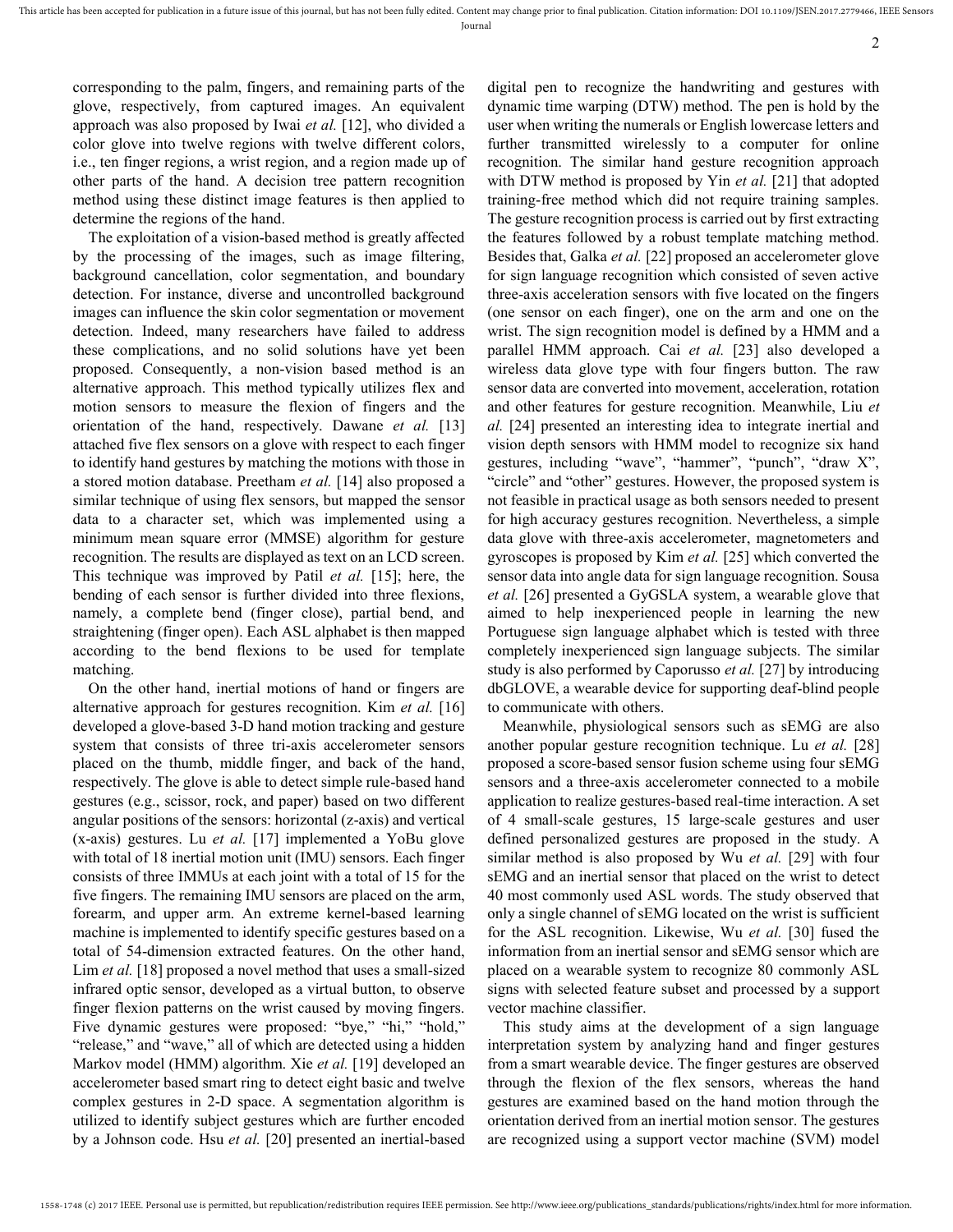implemented in the wearable device. The gestures are then received using our developed mobile application through a wireless Bluetooth transmission, and text is displayed on the mobile device screen. Moreover, a text-to-speech service is also available in the mobile application, which instantly converts the received texts into audible outputs.

## II. SYSTEM DESIGN

# *A. Hardware Design and System Flow*

For this study, a custom-made wearable device was designed and built using a 3D printer to hold the hardware components, as illustrated in Fig. 1. The wearable device holder (see Fig. 2) is printed using flexible filaments with good elasticity. These filaments enable functional hinges, joints, and shaped parts, allowing the device to fit different hand sizes. Five finger holders were also designed using a flexible filament placed on the first joint of each finger to hold the flex sensors. Similarly, these flexible holders can also accommodate different finger sizes of different users.

Finger gestures are exploited through the flexion of flex sensors placed on the top of the finger. The flex sensors used in this study are either 4.5 inches [31] or 2.2 inches [32] in size. The shorter length flex sensor is suitable for the pinky finger, whereas the longer length flex sensor is used for the other four fingers. The flex sensor for the thumb has a longer connection distance to the microcontroller board (see Fig. 1) as compared to the other fingers, and thus a longer length flex sensor is used instead of a shorter length one. In fact, the flex sensor consists of both omnidirectional and bidirectional types. The omnidirectional flex sensor changes its resistance when it bends in one direction only, whereas the bidirectional type changes its resistance when it bends in both the upward and downward directions. This study utilizes a bidirectional type, and each flex sensor is connected with a 10 k $\Omega$  resistor. In



Fig. 1. 3D printed wearable device that holds the hardware components, which include an Android Pro Mini microcontroller, a flex sensor, a motion sensor, and a Bluetooth low energy (BLE) module.



3



(b)



Fig. 2. 3D printed finger holder using a flexible filament that can accommodate different finger sizes, providing flexibility: (a) front view, (b) back view, and (c) holder with a flex sensor.

addition, an Adafruit BNO055 absolute orientation sensor [33] is used as an inertial motion unit (IMU) for observations of the hand gesture movements. A 9-degree-of-freeom (9-DOF) IMU is integrated with an MEMS accelerometer, magnetometer, and gyroscope under a single die, and processed using a high-speed ARM Cortex-M0 processor. The device abstracts the sensor fusion and derives the orientation data in quaternions, Euler angles, or in a vector format.

The proposed sign interpretation system is divided into three distinct modules: a sensor module, processing module, and application module, as shown in Fig. 3. The sensor and processing modules are implemented in the smart wearable



Fig. 3. Overview of sign interpretation system that consists of three modules, namely, sensors module, processing module, and application module.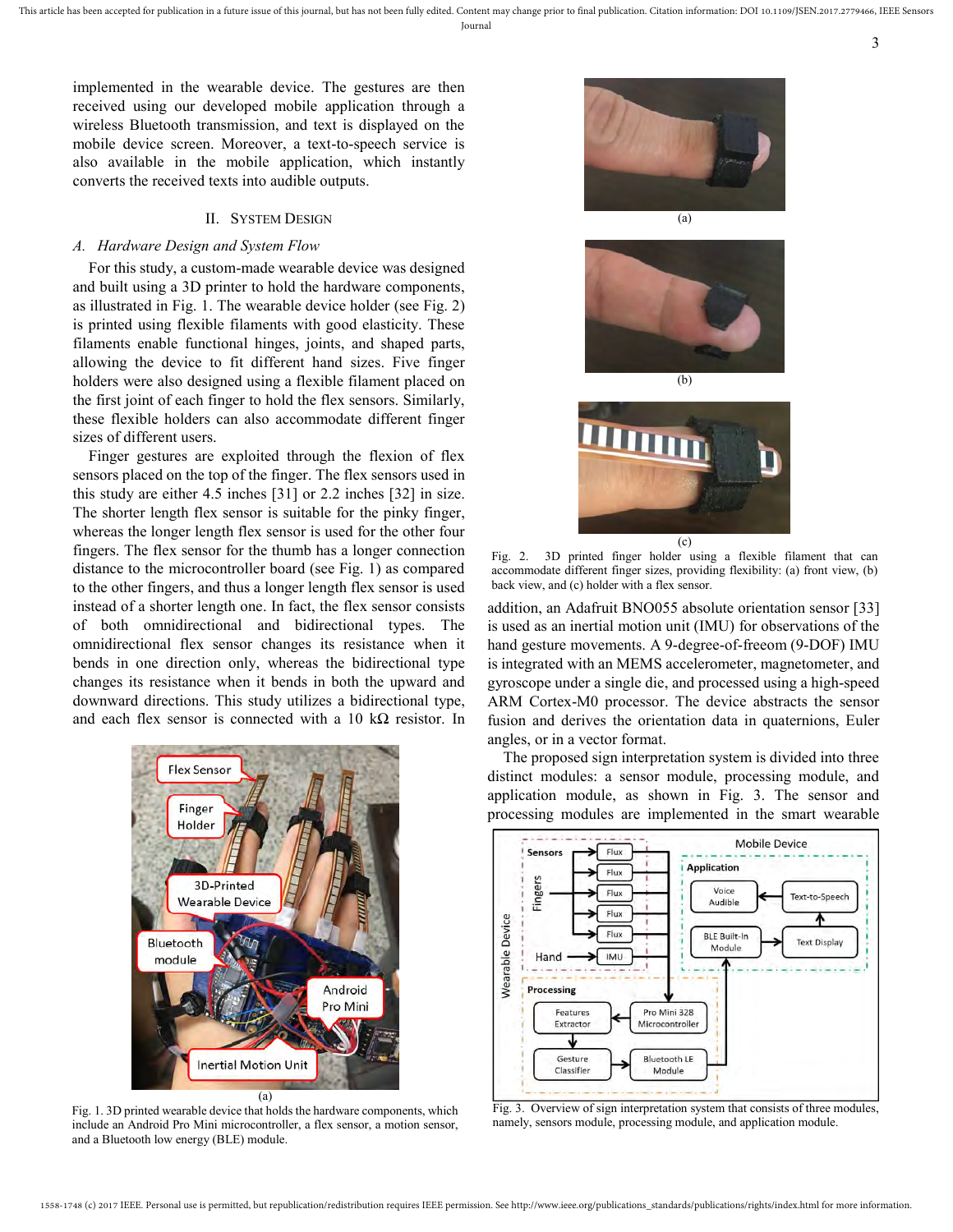hand device, whereas the application module operates in an Android-based mobile device. The flex sensor and IMU data are collected using an Arduino Pro Mini 328 [34], which is operated at 5 V with an ATmega328 processor running at 16 MHz with an external resonator (0.5% tolerance). The features are extracted from the sensor data and serve as inputs to the built-in SVM classifier to determine the sign language alphabet letters. In this study, there are a total of 28 gesture patterns, which refer to the 26 alphabet letters of ASL, a "neutral" state (indicating no gestures to be observed), and an invalid sign. The detected sign is translated into text and transmitted to a mobile device using a Bluetooth 4.0 module [35], i.e., Bluetooth low energy. The received text is displayed on the mobile screen. Concurrently, the automated text-to-speech service translates the text into an audible voice to be played by the built-in speaker of the mobile device. Finally, all of these hardware components are powered using a 3.7 V 500 mAh ion lithium polymer battery [36].

#### *B. Experiment Setup*

Twelve subjects were recruited from a university campus and participated in the experiments voluntarily. The participating subjects do not possess any muscular diseases or neuromuscular disorders that would affect their sign gestures. The subjects were requested to perform all sign gestures for 20 times with each approximately 10 s each, as shown in Fig. 4(a). In addition, a "neutral" state was also recorded in which all of their fingers were wide open regardless of the hand orientation (see Fig. 4(b)). All data were recorded during the experiments using a desktop computer application. The data were saved in a text file format for easy accessibility. The computer application is not described in detail herein because it only served as a recording device.

#### III. METHODS

## *A. Preprocessing*

Throughout the experiments, it was observed that the flexion values varied among the different subjects owing to the different hand sizes. A smaller hand size has a lower discrepancy in terms of the flex sensor values with respect to particular signs. In other words, the resistance of the flex sensors for a smaller hand has less variation as compared to the resistance with a larger hand. Thus, the differences among the signs are not discernable from the raw flex sensor values. To solve this issue, the sensor values were normalized based on the computed mean and standard deviation of each flex sensor for each subject into a range of [0, 1] for easier analysis as shown in (1),

$$
\widehat{f s_i} = \frac{(f s_i - \overline{f s})}{\sigma_{f s}} \tag{1}
$$

where  $fs_i$ ,  $\overline{fs}$ , and  $\sigma_{fs}$  are the *i*-th sensor reading, mean and SD of flex sensor value respectively. The normalized values are computed individually for each sensor and for each test subject.



4



Fig. 4. (a) American sign language with a total of 26 letters and a (b) neutral state indicating relaxation or no gestures to be observed.

In other words, due to the different hand size, the grasping of fingers into fist shape generate different maximum flex sensors values. Thus, the mean and SDs of flex sensors are computed separately for each subject based on the subject's sensors readings. This method eliminated the necessity for the new user to perform all the sign gestures before the new user started to use the proposed system.

Meanwhile, each hand movement was derived from the IMU in three orientations: pitch, roll, and yaw. The calculation of each orientation is similar depending on the axis used. The angle  $\alpha g l_i$  of each axis is computed using a complementary filter method at the *i*-th time, as illustrated in (2),

$$
agl_i = 0.98 \times (agl_{i-1} + gyr_i/gyr_{HZ}) + aglc_i \times 0.02, (2)
$$

$$
aglci = arctan(Au, Av) \times 180/\pi,
$$
 (3)

where  $gyr_i$ ,  $gyr_{HZ}$ , and  $aglc_i$  are the raw gyroscope sensor reading, gyroscope sensor sampling rate, and the angular acceleration speed (refer to (3)) at the *i*-th time, respectively. In addition,  $A_u$ , and  $A_v$  are the coordinates of the exclusive raw linear accelerometer readings that do not correspond to the angles being computed, e.g., to compute the pitch angle,  $A_u$ and  $A<sub>v</sub>$  are denoted as the y-axis and z-axis of the raw linear accelerometer readings, respe ctively. The multiplier constant in  $(2)$  converts the angle from radians into degrees  $(°)$  for ease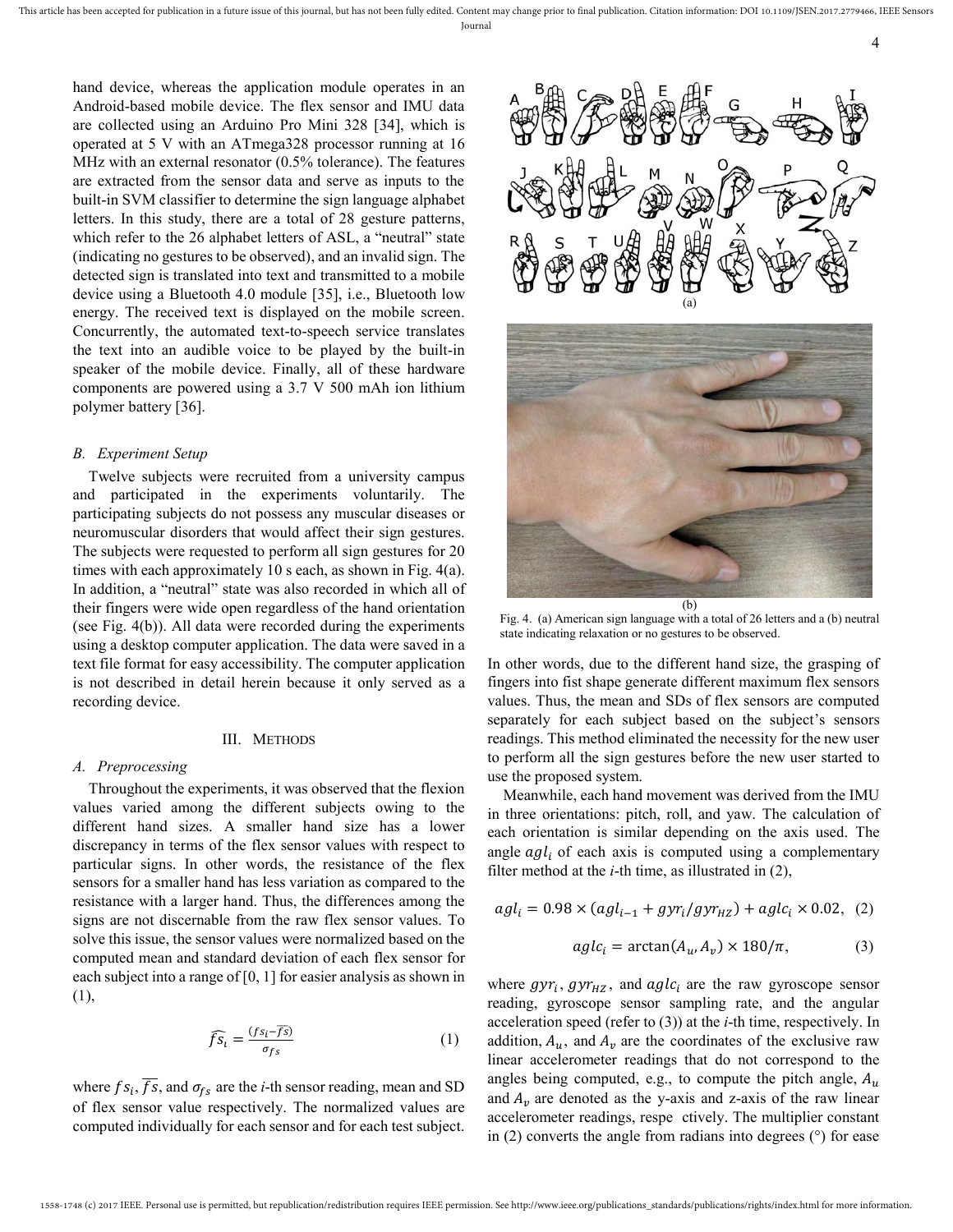of analysis. Further details of this computation can be found in our previous related study [37]. The flex sensors and IMU data are gathered at a sampling rate of 100 Hz.

# *B. Feature Extraction*

To simplify and optimize the coding implementation, a vector of the flexion degree in tabular format was considered. The flexion degree is split into three regions in each vector. The first region is denoted as "no bend" or "slight bend," which is associated with a normalized flexion value within the range of  $[0.0, 0.3)$ . The second region is considered as a "partial bend" with the associated normalized flexion value within the range of [0.3, 0.7), and the last region is a "complete bend" with associated normalized flexion value within the range of [0.7, 1.0]. These regions are abbreviated in order as OR (open region), PR (partially open or closed region), and CR (closed region). Table 1 shows a mapping of these regions for all 26 alphabet letters in ASL, as well as a "neutral" gesture.

It can be seen that some of the signs exhibit the same regions, for instance, the letters "U" and "V," "K" and "P," and "I" and "J," as well as "G," "L," "Q," and "Z." To further distinguish these signs, sensor level fusion [38] is adopted. In this study, recognition with only flex sensors and inertial sensor are denoted as 1st version and addition of pressure sensors for sensor level fusion are designated as 2<sup>nd</sup> version. To support the sensor fusion, two Flexiforce pressure sensors were considered. The resistance of a Flexiforce pressure sensor [39] is reduced when the surface is pressed, but the resistance does not change while being flexed. In fact, the resistance changes only when the pressure is applied to the round area at the end of the sensor, and ranges from 0 to 25 lbs of pressure. These sensors are placed below and on the left side (right side for a left-handed user) of the first joint of the middle finger, as illustrated in Fig. 5. The pressure sensors are connected to the digital inputs in processing module which produced reading of "0" if pressure sensor surface is not pressed, and produced reading of "1" if the pressure is sensed on the surface of the sensor. The inclusion of the pressure sensors on the middle finger managed to solve the issues for the letters "U" and "V," whereas the second pressure sensor resistance value is high for letter "U" and low for the



Fig. 5. Improved version (second prototype) of 3D printed wearable device (see Fig. 1) with fusion of pressure sensor added to the middle finger.

letter "V". Moreover, the letters "G", "L," and "Q" can also be distingui shed based on the resistance of the respective pressure sensors.

However, the letters "L" and "Z" still exhibit a similar pattern and can be differentiated through a hand motion. The letter "L" has static motion, whereas letter "Z" has dynamic motion over time, as depicted in Fig. 4(a). The same behavior is applied to discriminate the letters "I" and "J." Finally, the letters "K" and "P" can only be differentiated based on the hand orientation. To determine the hand motion, standard deviation (SD) of the angular reading from the IMU sensors is computed for each axis. The SD is a measure that is used to quantify the amount of variation or dispersion of the motion readings. For instance, the preliminary results had indicated that the mean SDs of letter "I" are approximately 0.0369 (pitch), 0.0151 (roll), and 0.0375 (yaw) while the mean SDs of letter "J" are 1.3968 (pitch), 0.5603 (roll), and 1.1548 (yaw) respectively. Thus, in this study, the computed SDs are sufficient to observe the occurrence of hand motions.

# *C. Sign Classifier*

In this study, the signs are classified into 28 classes using a support vector machine (SVM) [40]. An SVM is a binary supervised learning classifier, that is, the class labels can only take the values of +1 and -1. The training procedure used a quadratic optimization algorithm to derive structural axes to separate the training dataset into *n* numbers of a hyperplane. Assume the *i*-th training sample using

$$
(x_i, y_i), y_i \in \{-1, +1\}, i = 1, 2, 3, \dots, n,\tag{4}
$$

where  $x_i$  is the feature vector and  $y_i$  is the training label in accordance to the feature vectors of the *i*-th training datasets. The decision boundary is defined as

$$
f(x) = w \cdot x - b,\tag{5}
$$

where the *i*-th feature is classified as positive  $(+1)$  if  $f(x) > 0$ , and negative (-1) if  $f(x) < 0$ . The separating hyperplane line is structured at  $f(x) = 0$ . The points positioned around the separating hyperplane line are known as support vectors (SVs) and their distance to the hyperplane line is known as the margin. Optimization of the SVM is calculated by finding the smallest distance among all SVs, as shown in (6), which is subject to (7).

$$
\min_{w,b} \frac{\|w\|^2}{2} \tag{6}
$$

$$
y_i(wx_i - b) \ge 1 \tag{7}
$$

The values of +1 and -1 are expressed as correctly classified alphabet and incorrectly classified alphabet respectively.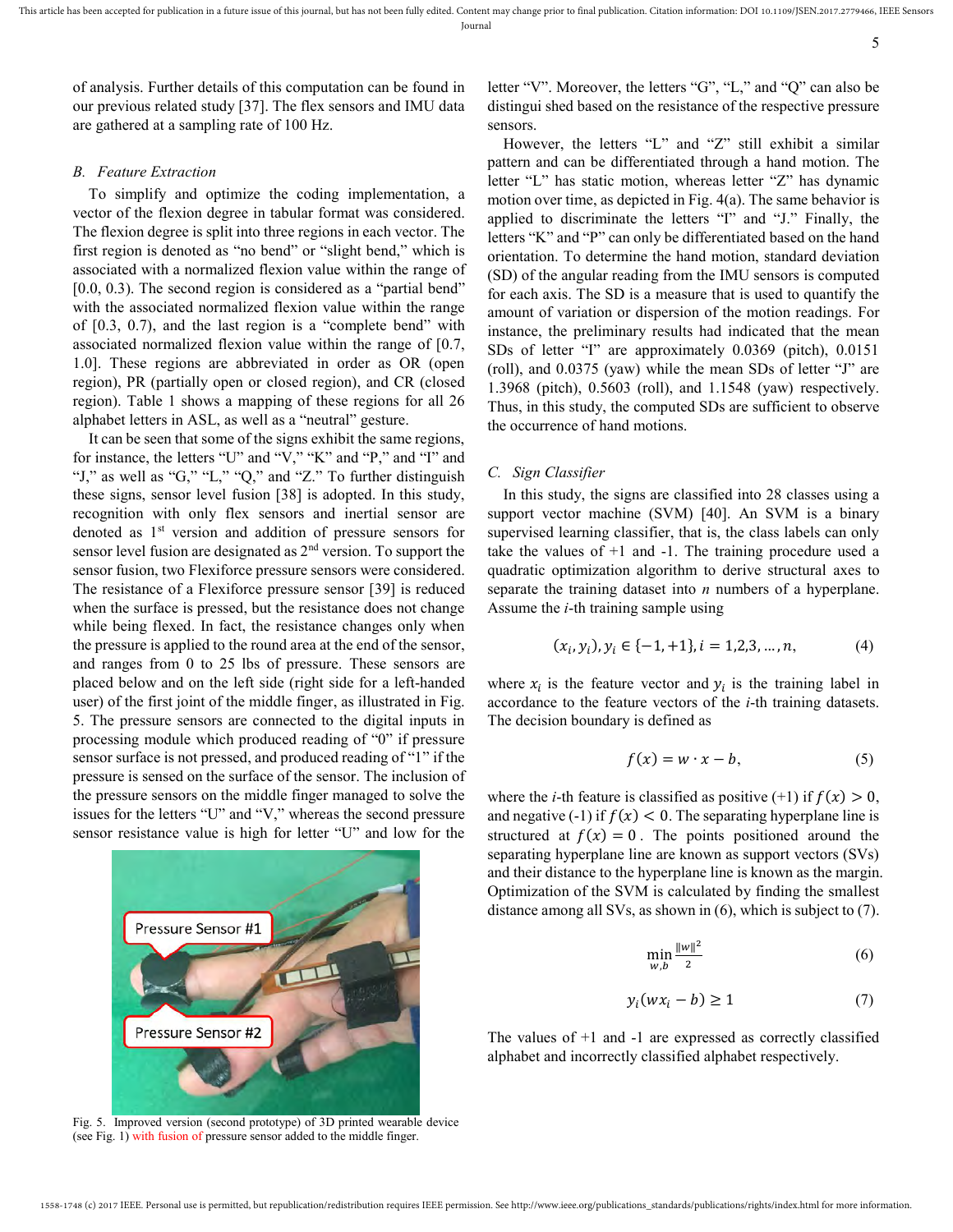However, in this study, there are more than two classes that are being classified. To obtain an *M-*class of the SVM classifiers, a set of binary classifiers need to be constructed, where each binary classifier is trained to distinguish one class from the rest. The results are then integrated to form a multi-class classification according to the maximal output of each binary classifier  $x_j$ , which is also known as the confidence value and  $j$  is referred to each alphabet binary classifier. Thus,  $x$  belongs to the class with the largest confidence value. In fact, there will be gestures that belong to none of the sign classes or the aforementioned "neutral" class in a real-world application, and thus any gesture with a confidence value of less than 0.5 (50%) is considered as an "invalid" class. In this study, a feature vector  $x$  is built using a total of ten features, which are the normalized flex sensor data for five fingers, two pressure sensor data, and finally, three computed SDs of angular readings from the IMU sensor. Sliding windows of 3 s are adopted to construct the feature vector for every 10 s sensor data in order to accommodate the changes in hand movement within a 3 s time period, particularly for the letters "J" and "Z." The values of the ten features in 3 s time period are averaged for the feature vector construction. There are total of 6,480,000 datasets (12 subjects  $\times$  20 times  $\times$  10 s  $\times$  100 Hz  $\times$  27 signs) collected in this experiments.

The SVM is trained and tested using the "leave one subject out" (LOO) method. Here, the SVM is trained using *n* – 1 subject datasets, where  $n$  is the total number of subjects. Subsequently, the trained model is tested using the leave-out subject dataset that did not participate in the training process. This process was repeated *n* times, where each subject was treated as a leave-out subject once when the testing dataset. The accuracy of each trained model is computed using (8), i.e.,

$$
AC = \frac{TP + TN}{TP + TN + FP + FN},\tag{8}
$$

where  $TP$ ,  $TN$ ,  $FP$ , and  $FN$  refer to a true positive (the number of signs correctly identified), true negative (the number of signs correctly rejected), false positive (the number of signs incorrectly identified), and false negative (the number of signs incorrectly rejected), respectively. The overall accuracy of the SVM is eventually averaged. From the cross-validation (CV) model selection point of view, Arlot *et al.* [41] concluded that LOO method is best to utilize for model training with high computational complexity which is proportional to the number of data splits. Thus, it is suitable method to estimate the risk when learning a model.

#### IV. RESULTS AND DISCUSSION

### *A. Experiment Results*

Fig. 6(a) depicted a typical example plotting of the sensor value of index finger for the alphabet "A" (red), "B" (green), and "C" (blue) respectively. It was clearly observed that the flexion region for alphabet "A" of index finger is at CR region which is verified as shown in Table 1. The similar results also applied to the alphabet "B" (in OR region) and alphabet "C" (PR). The signs of the classification results are summarized in



6

Fig. 6. The sensor values of (a) index finger for the alphabet 'A' in red, 'B' in green and 'C' in blue, and sensor values of (b) ring finger for the alphabet 'M' in green and 'N' in red. (c) The plotting of hand motion sensor data for the alphabet 'I' and alphabet 'J'.

Table 2 for the first (see Fig. 1) and second (see Fig. 5) versions of the proposed system. The results clearly signified a large difference of 32.5% between the first and second versions of the system. The accuracy in the first version was low owing to similar patterns occurring among several of the signs, which caused negative classifications. The accuracy improved significantly after the pressure sensors were added to the system. However, there are still minor misclassifications in the second version of the system. An analysis indicated that the incorrect pattern recognitions for all subjects occurred more commonly between the letters "E" and "S." This is due to the significantly lower differences in the flexion values for subjects with a smaller hand size. Thus, the system misinterpreted the thumb region as a PR instead of a CR, or vice versa. A similar issue appeared for letters "M" and "N" as well, with an incorrectly identified region for the ring finger as illustrated in Fig. 6(b). It was noticed that even though the flexion sensor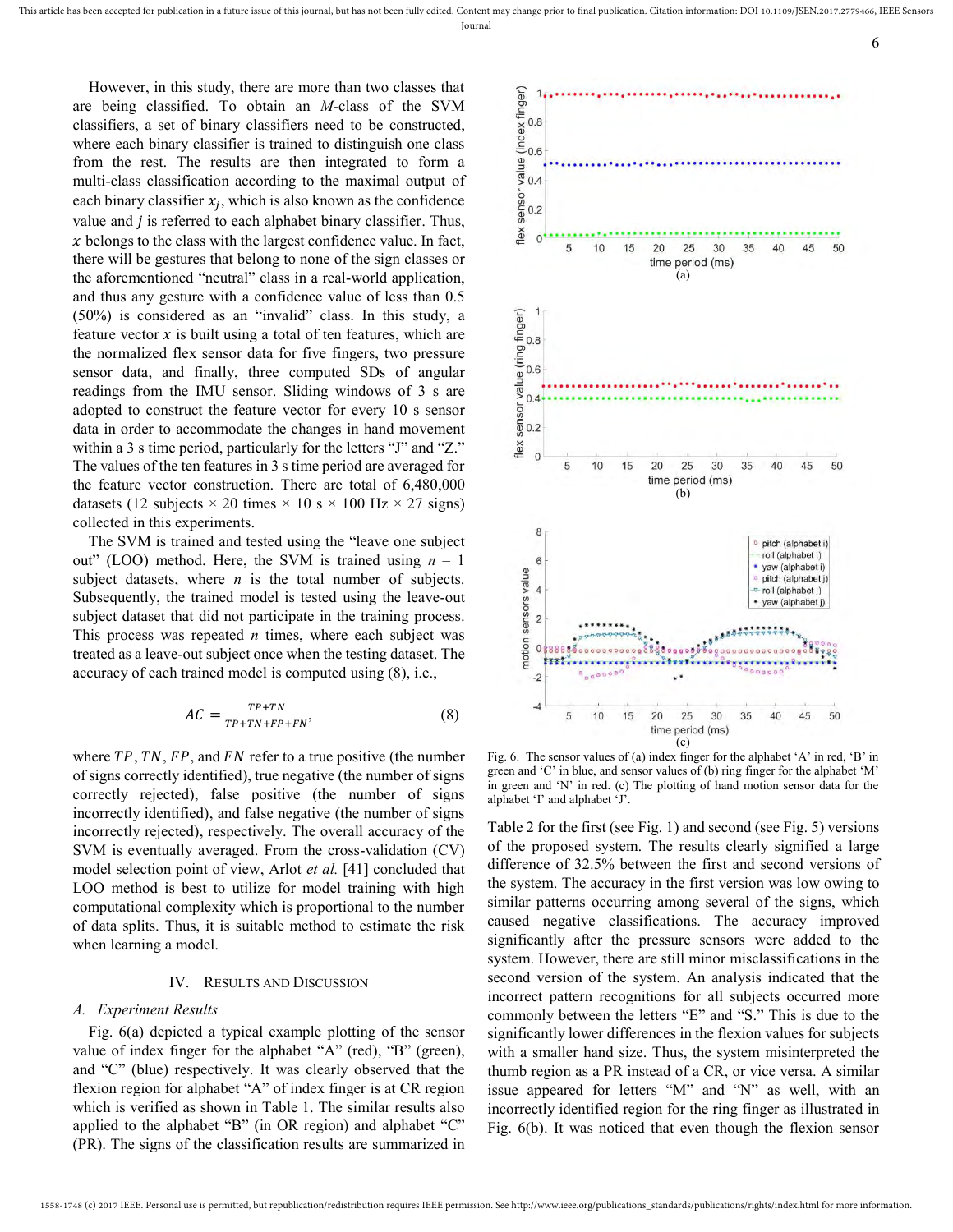This article has been accepted for publication in a future issue of this journal, but has not been fully edited. Content may change prior to final publication. Citation information: DOI 10.1109/JSEN.2017.2779466, IEEE Sens Journal

TABLE I VECTOR FOR FLEXION VALUES SEPARATED BY REGIONS

| Alphabets      | TB        | $_{\rm IN}$ | MD        | RG        | PK        | PS1            | PS <sub>2</sub> | HM             |
|----------------|-----------|-------------|-----------|-----------|-----------|----------------|-----------------|----------------|
| А              | <b>OR</b> | CR          | CR        | CR        | <b>CR</b> | $\Omega$       | $\Omega$        | X              |
| B              | PR        | <b>OR</b>   | <b>OR</b> | <b>OR</b> | <b>OR</b> | X              | $\circ$         | X              |
| $\overline{C}$ | <b>OR</b> | PR          | <b>PR</b> | <b>PR</b> | PR        | X              | $\overline{O}$  | X              |
| D              | PR        | <b>OR</b>   | CR        | CR        | CR        | $\mathbf O$    | $\overline{O}$  | X              |
| E              | <b>CR</b> | <b>CR</b>   | <b>CR</b> | <b>CR</b> | <b>CR</b> | $\overline{O}$ | $\overline{O}$  | X              |
| F              | PR        | PR          | <b>OR</b> | OR        | <b>OR</b> | X              | $\overline{O}$  | Х              |
| G              | <b>OR</b> | <b>OR</b>   | CR        | CR        | CR        | $\mathbf O$    | $\overline{O}$  | X              |
| H              | <b>OR</b> | <b>OR</b>   | <b>OR</b> | CR        | <b>CR</b> | X              | $\overline{O}$  | X              |
| I              | PR        | CR          | CR        | CR        | <b>OR</b> | $\circ$        | О               | Х              |
| J              | PR        | <b>CR</b>   | CR        | CR        | <b>OR</b> | $\overline{O}$ | $\overline{O}$  | $\overline{O}$ |
| K              | <b>OR</b> | <b>OR</b>   | OR        | CR        | CR        | Х              | X               | X              |
| L              | <b>OR</b> | <b>OR</b>   | CR        | CR        | CR        | X              | X               | X              |
| M              | <b>OR</b> | PR          | <b>PR</b> | PR        | <b>CR</b> | $\mathbf O$    | $\overline{O}$  | X              |
| N              | <b>OR</b> | PR          | PR        | CR        | CR        | $\mathbf O$    | О               | X              |
| $\circ$        | <b>PR</b> | <b>PR</b>   | <b>PR</b> | PR        | PR        | X              | $\overline{O}$  | X              |
| P              | <b>OR</b> | <b>OR</b>   | <b>OR</b> | CR        | <b>CR</b> | X              | X               | X              |
| Q              | <b>OR</b> | <b>OR</b>   | CR        | <b>CR</b> | <b>CR</b> | X              | $\overline{O}$  | X              |
| R              | <b>OR</b> | <b>OR</b>   | <b>OR</b> | <b>CR</b> | <b>CR</b> | $\mathbf O$    | X               | Х              |
| S              | PR        | CR          | CR        | CR        | <b>CR</b> | $\mathbf O$    | $\circ$         | X              |
| T              | <b>OR</b> | PR          | CR        | <b>CR</b> | CR        | $\overline{O}$ | $\overline{O}$  | X              |
| U              | PR        | <b>OR</b>   | <b>OR</b> | CR        | CR        | X              | $\overline{O}$  | Х              |
| V              | PR        | <b>OR</b>   | <b>OR</b> | CR        | CR        | X              | X               | X              |
| W              | PR        | <b>OR</b>   | <b>OR</b> | <b>OR</b> | <b>CR</b> | Х              | X               | Х              |
| X              | PR        | PR          | CR        | CR        | CR        | X              | Х               | X              |
| Y              | <b>OR</b> | <b>CR</b>   | CR        | <b>CR</b> | <b>OR</b> | $\mathbf O$    | $\overline{O}$  | X              |
| Z              | <b>OR</b> | <b>OR</b>   | CR        | CR        | CR        | X              | X               | O              |
| NT             | <b>OR</b> | <b>OR</b>   | <b>OR</b> | <b>OR</b> | <b>OR</b> | X              | X               | X              |

TB: Thumb finger

IN: Index finger

MD: Middle finger

RG: Ring finger

PK: Pinky finger

PS1: Pressure Sensor 1

PS2: Pressure Sensor 2

HM: Hand in motion

OR: Open region

PR: Partially open/close region

CR: Close region

O: Yes X: No

value of ring finger for alphabet "N" had higher value than the value for alphabet "M", they are both fall into same PR region which produce the false classification between both alphabets.

Table 3 illustrated the comparison of first and second versions for the alphabet "R", "U", and "V". The accuracy rate of signs recognition for alphabet "U" increased significantly from mean AC of 57.25% to 97.52% when two pressure sensors data are included for the classification. Likewise, the mean AC for alphabet "R" and "V" increased dramatically from 57.78% to 97.28% and 57.22% to 97.49% respectively. Even though the AC increased, but still, there was a slight misclassification between the letters "R" and "U," where subjects with thicker fingers tended to touch the surface of the second pressure sensor for the letter "R", e.g., subjects 4, 5, and TABLE II

| 1731212 11<br>SUMMARY CLASSIFICATION RESULTS FOR SIGN RECOGNITION |                                      |        |  |  |
|-------------------------------------------------------------------|--------------------------------------|--------|--|--|
| Subject                                                           | Sample Size<br>$((TP + TN) / Total)$ | AC (%) |  |  |
| 1 <sup>st</sup> version                                           | 425,736 / 648,000                    | 65.7   |  |  |
| $2nd$ version                                                     | 636,336 / 648,000                    | 98.2   |  |  |

AC: Accuracy

TABLE III COMPARISON OF CLASSIFICATION RESULTS FOR SIGN RECOGNITION FOR ALPHABET 'R', 'U' AND 'V'

7

| Alphabet $\setminus$<br>Subject | R           | U           | V           |
|---------------------------------|-------------|-------------|-------------|
| 1                               | 65.1/97.2   | 66.2/97.5   | 65.8/98.5   |
| $\overline{c}$                  | 51.2/96.4   | 52.1/97.1   | 50.5/98.2   |
| 3                               | 53.4/97.4   | 52.8/98.6   | 53.5/97.2   |
| 4                               | 56.1/95.5   | 55.2/96.4   | 55.3/97.5   |
| 5                               | 61.5/95.8   | 60.8 / 97.5 | 61.1 / 96.7 |
| 6                               | 62.8/97.9   | 61.8/97.8   | 60.5/96.9   |
| 7                               | 60.8/96.4   | 61.1/98.4   | 61.0 / 97.5 |
| 8                               | 69.5/98.7   | 68.4/96.7   | 67.5/98.5   |
| 9                               | 51.6/97.5   | 50.8/97.2   | 51.1/96.9   |
| 10                              | 52.7/98.6   | 51.8/97.8   | 50.8/97.6   |
| 11                              | 53.8/99.5   | 52.8/99.4   | 53.1/98.2   |
| 12                              | 54.8 / 96.4 | 53.2/95.8   | 54.2 / 96.1 |

/ – Accuracy rate for  $*1$ <sup>st</sup> version vs. (2<sup>nd</sup>) version in %

12. On the contradictory, subjects with thinner fingers did not tend to touch the surface of the second pressure sensor. Nevertheless, the other signs did not incur this same issue. The inclusion of the first pressure sensor surface showed significant differences for the signs between the letters "U" and "V." Lastly, Fig. 6(c) demonstrated the differences of alphabet "I" and "J" in term of hand motion. The result indicated that there was no motion in pitch, roll, and yaw angles when performing gesture for the alphabet "I" throughout the time. Meanwhile, the action of performing the sign gesture for alphabet "J" showed dynamic changes of angular which are distinguishable from the alphabet "I".

On the other hand, Table 4 shows a comparison of the proposed system with previous existing methods. In fact, there have been a number of studies over the past decades focusing on gesture recognition using image processing techniques. Many sophisticated algorithms have been proposed to distinguish gestures patterns, e.g., neural networks and decision trees. As semiconductor and electronic component technologies advance, hardware components of a smaller size, higher performance, and lower power consumption have created alternate methods for gesture recognition. Consequently, a data glove with small-scale sensors has been introduced. Recent studies have shifted focus from using image techniques to using a flex sensor, motion sensor, tilt sensor, or optical sensor for gesture recognition. Moreover, current studies are literally focusing solely on alphabets, numbers, and simple gestures. The average accuracy of sign or gesture recognition observed from these studies is over 90% for letters and numbers at the language level, but is slightly lower for more complicated gesture patterns. Conclusively, although the wearable device proposed in this study is currently only targeted at the alphabet level, its accuracy is significantly higher and it outperforms existing studies that have been proposed in recent decades.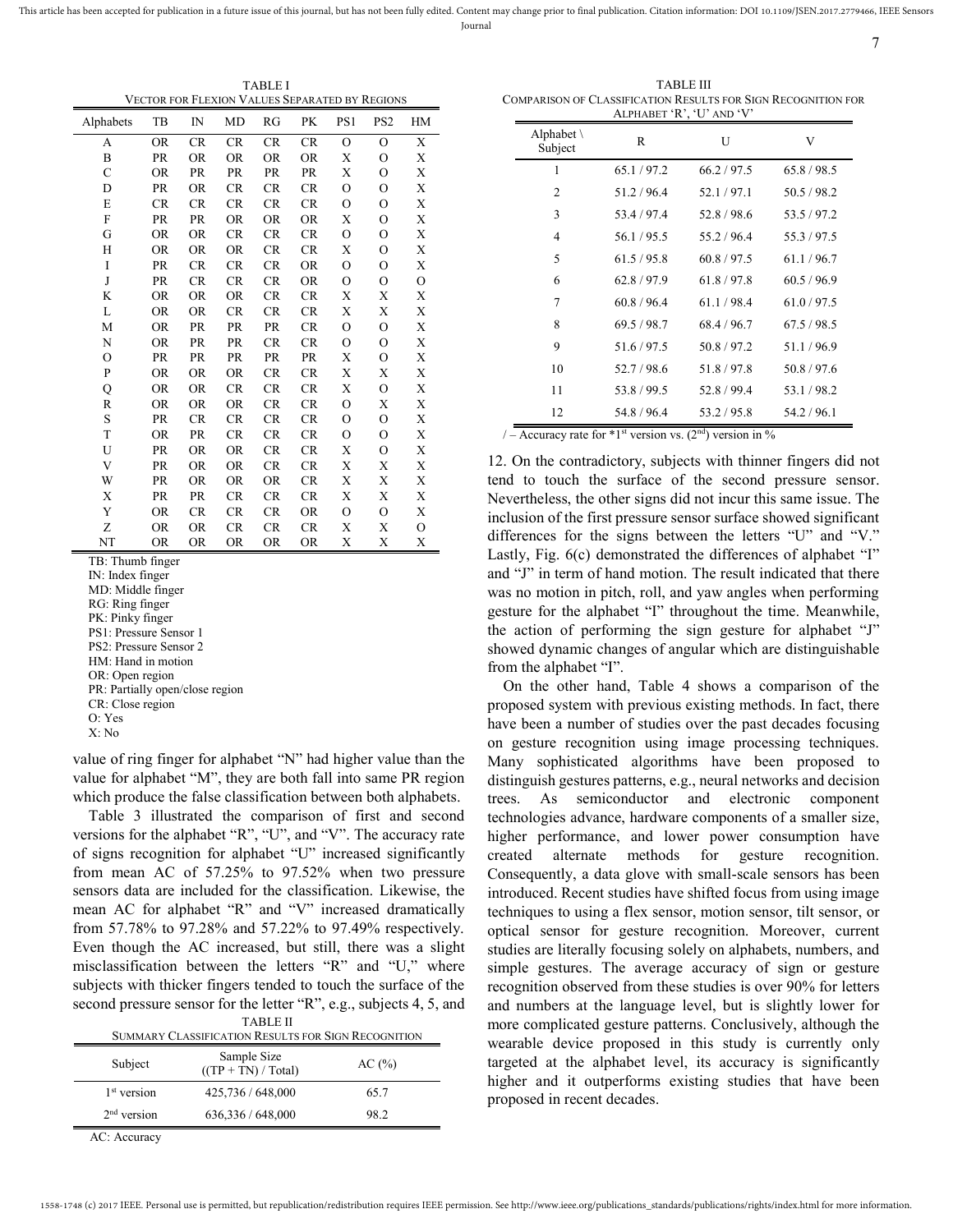This article has been accepted for publication in a future issue of this journal, but has not been fully edited. Content may change prior to final publication. Citation information: DOI 10.1109/JSEN.2017.2779466, IEEE Sens Journal

8

TABLE IV COMPARISON OF SIGN LANGUAGE RECOGNITION SYSTEMS

| COMPARISON OF SIGN LANGUAGE RECOGNITION STSTEMS |                                      |                          |                                                               |                      |  |  |
|-------------------------------------------------|--------------------------------------|--------------------------|---------------------------------------------------------------|----------------------|--|--|
| Author, Year                                    | Interfaces                           | Methods                  | Language Level                                                | AC(%)                |  |  |
| Shukor, 2014 [2]                                | Glove, tilt sensors                  | Template matching        | Alphabets<br>Numbers<br>Gestures                              | 95.0<br>93.3<br>78.3 |  |  |
| Sriram, 2013 [3]                                | Glove, accelerometer sensors         | Template matching        | Alphabets                                                     | Not mentioned        |  |  |
| Matiwade, 2016 [4]                              | Glove, flex sensors                  | Logics level             | Alphabets                                                     | Not mentioned        |  |  |
| Goval, 2013 [5]                                 | Images                               | Keypoint Localization    | Alphabets                                                     | 95.0                 |  |  |
| Murakami, 1991 [7]                              | Data glove, images                   | Neural networks          | Alphabets<br>Words                                            | 98.0                 |  |  |
| Patil, 2014 [15]                                | Glove, flex sensors                  | Template matching        | Alphabets                                                     | Not mentioned        |  |  |
| Lu, $2016$ [17]                                 | Glove, motion sensors                | Extreme learning machine | <b>Numbers</b>                                                | $91.2$ (highest)     |  |  |
| Xie, 2015 [19]                                  | Ring, motion sensors                 | Segmentation algorithm   | <b>Basic Gestures</b><br><b>Complex Gestures</b>              | 98.9<br>97.2<br>99.4 |  |  |
| Hsu, 2015 [20]                                  | Pen, inertial sensors                | Min-max template         | 2D digits<br>3D digits<br>2D English character<br>3D gestures |                      |  |  |
| Wu, 2015 [29]                                   | Wrist-worn, sEMG, inertial<br>sensor | LibSVM                   | Words                                                         | 95.9                 |  |  |

## *B. Sign Interpretation Application*

The classified sign gestures from the proposed smart wearable device is transmitted to the sign interpretation system. The sign interpretation system was built on an Android-based mobile device, a Google Nexus 6p [42]. First, the application searches for available Bluetooth devices and displays the search results through a card list, as shown in Fig. 7(a). Next, the selected Bluetooth device (HMSoft) initiates a wireless connection with the proposed wearable device. Once the connection is successfully established, the application will start to receive data in a text format, ranging from "A" to "Z," or in a neutral state, i.e., "NT," or as an invalid sign, i.e., "INV," as illustrated in Fig. 7(b). The received text is displayed at the center of the screen, whereas the past history of received texts is displayed on the right side of the screen with the newest text



Fig. 7. Sign interpretation system showing (a) Bluetooth search screen and (b) text received from the proposed wearable device through a Bluetooth connection, as well as a text-to-speech service converting the text into audible output played back simultaneously using the built-in mobile speaker.

shown at the bottom of the list. Moreover, a text-to-speech service is also implemented in the application. The service converts the received text into an output, which is played back concurrently by the mobile device speaker. In this study, the Android-based sign interpretation application is merely utilized for receiving classified sign gestures from the smart wearable device and further displaying the results on the screen.

## V. CONCLUSION

In this study, we successfully designed and implemented a novel and smart wearable hand device as a sign interpretation system using a built-in SVM classifier. An Android-based mobile application was developed to demonstrate the usability of the proposed smart wearable device with an available text-to-speech service. The participating subjects gave a high rating to the proposed smart wearable sign interpretation system in terms of its comfort, flexibility, and portability. The device holders were 3D-printed using a flexible filament, and the same holders are able to fit different hand and finger sizes, thus eliminating the necessity of custom-made devices. Future work on the proposed smart wearable hand device will consider the design of a smaller sized printed circuit board, the inclusion of words and sentences at the sign language level, and instantly audible voice output components.

#### **REFERENCES**

- [1] J. Wang and T. Zhang, "An ARM-based embedded gesture recognition system using a data glove," presented at the *26th Chinese Control and Decision Conf.*, Changsa, China, May 31 - June2, 2014.
- [2] A. Z. Shukor, M. F. Miskon, M. H. Jamaluddin, F. A. Ibrahim, M. F. Asyraf and M. B. Bahar, "A new data glove approach for Malaysian sign language detection," *Procedia Comput. Sci.*, vol. 76, no. 1, pp. 60-67, Dec. 2015.
- [3] N. Sriram and M. Nithiyanandham, "A hand gesture recognition based communication system for silent speakers," presented at the *Int. Conf. Human Comput. Interact.*, Chennai, India, Aug. 23-24, 2013.
- [4] S. V. Matiwade and M. R. Dixit, "Electronic support system for deaf and dumb to interpret sign language of communication," *Int. J. Innov. Research Sci. Eng. Technol.*, vol. 5, no. 5, pp. 8683-8689, May 2016.